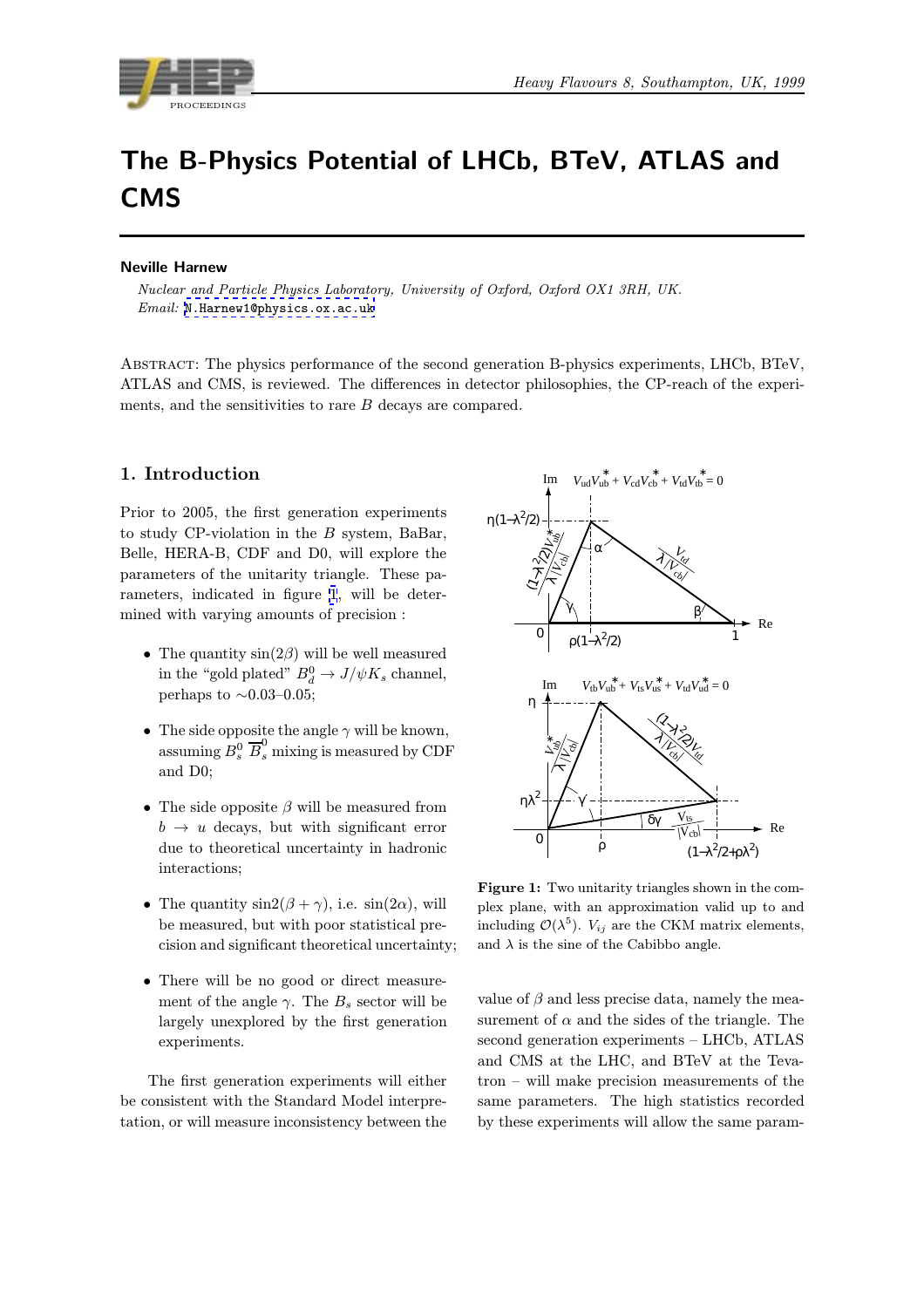

**Figure 2:** a) The correlation of polar angles of b and  $\overline{b}$  hadrons at LHC energies, and b) the corresponding  $B^0$  decay length distribution.

eters to be measured in different channels (which may be theoretically clean but not necessarily the easiest experimentally), giving additional cross checks. New parameters will also be measured with precision in a number of complementary channels, e.g. the angle  $\gamma$ . Experimental attributes of the second generation experiments include efficient  $\pi/K$  identification, excellent decay time resolution, and photon detection.

# 2. The second generation  $B$  physics experiments

A comparison of the LHC and the Tevatron second generation CP violation experiments is given in table 1. The Tevatron (Run II) will collide protons with antiprotons at 2.0 TeV, at which energy the  $b\overline{b}$  and inelastic cross sections are expected to be  $\sim$ 100 µb and 50 mb, respectively [1]. The LH[C](#page-2-0) will collide protons with protons at 14.0 TeV. The increased energy gives a  $b\overline{b}$  cross section ∼5 times higher than the Tevatron, and with an inelastic cross section which is only a f[ac](#page-9-0)tor of 1.6 higher, 80 mb. Both LHCb and BTeV experiments have forward geometries whereas AT-LAS and CMS are general-purpose detectors, covering the central rapidity region.

There are a number of advantages associated with forward detector geometry. The first advantage is the increased B acceptance; the  $b\overline{b}$ production cross section is sharply peaked in the forward-backward direction. This is demonstrated in figure 2a which shows the correlation of the polar angles of b and  $\overline{b}$  hadrons, defined with respect to the beam in the pp centre of mass system, at

LHC energies. The second advantage of forward geometry is that a vertex detector can be placed close to the interaction region. At the LHC, the mean momentum for accepted B mesons is  $~\sim 80$ GeV/c, leading to a mean  $B^0$  decay length of ∼7 mm, shown in figure 2b. Excellent proper time resolutions of approximately 40–50 fs can be achieved. Finally, the open geometry allows for easy installation and maintenance of the detector components.

One disadvantage of the forward geometry is that minimum bias events are also strongly forward peaked. This gives high track densities which result in high particle occupancies.

### 2.1 The LHCb Experiment

The LHCb detector [2] is a forward single-arm spectrometer, shown in figure 3. LHCb has a precision silicon strip vertex detector for measurement of B decay vertices, giving a 120  $\mu$ m resolution along the z [a](#page-9-0)xis. Here radial and azimuthal cordinates with respect [to](#page-2-0) the beam axis are measured with r and  $\phi$  strips, respectively. A dipole magnet provides a field integral (B.dL) of 4 Tm. There is an efficient four level trigger system (designated Level-0 to Level-3), with a vertex trigger included at Level-1. Two RICH detectors, shown in figure 4, provide particle identification with at least a  $3\sigma \pi/K$  momentum separation between  $1 < p < 150$  GeV/c. The upstream detector, RICH-1, uses  $C_4F_{10}$  gas (giving  $\pi$  and K thresholds of [2](#page-3-0).6 and 9.3 GeV/c, respectively) and aerogel (giving thresholds of 0.6 and  $2.0 \text{ GeV/c}$ , respectively). The downstream detector, RICH-2, uses  $CF_4$  gas (giving  $\pi$  and K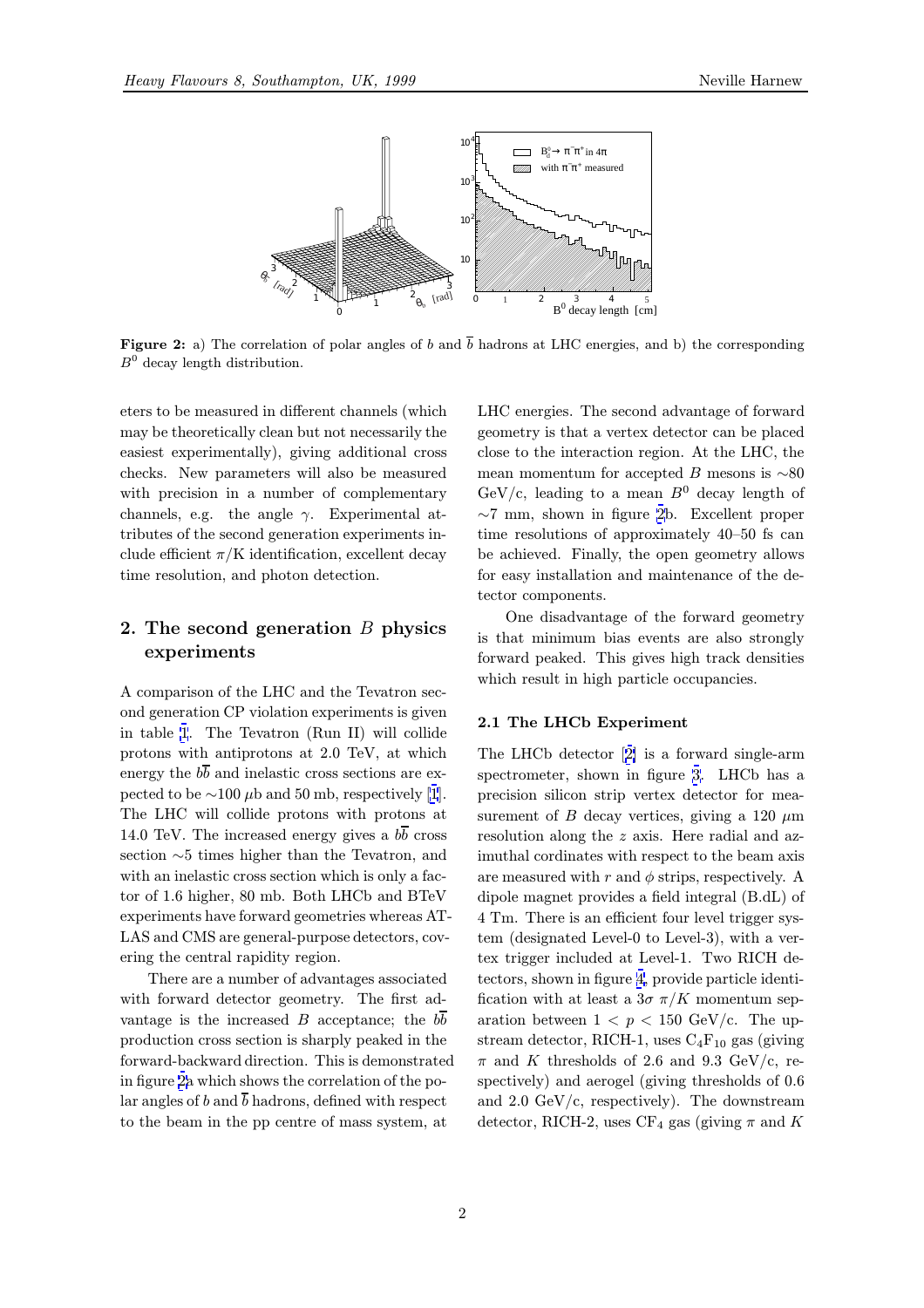<span id="page-2-0"></span>

|                                      | Tevatron                                          | LHC                                                                      |                                                            |  |
|--------------------------------------|---------------------------------------------------|--------------------------------------------------------------------------|------------------------------------------------------------|--|
| Energy / collision mode              | 2 TeV $p\overline{p}$                             | 14 TeV $pp$                                                              |                                                            |  |
| b cross section                      | $\sim$ 100 $\mu$ b                                | $\sim$ 500 $\mu$ b                                                       |                                                            |  |
| Inelastic cross section              | $50$ mb                                           | $80 \text{ mb}$                                                          |                                                            |  |
| Ratio $b\bar{b}$ / inelastic         | $0.2\%$                                           | $0.6\%$                                                                  |                                                            |  |
| Bunch spacing                        | $132$ ns                                          | $25$ ns                                                                  |                                                            |  |
|                                      | <b>BTeV</b>                                       | LHCb                                                                     | ATLAS / CMS                                                |  |
| Detector configuration               | Two-arm forward                                   | Single-arm forward                                                       | Central detector                                           |  |
| Running luminosity                   | $2\times10^{32}$ cm <sup>-2</sup> s <sup>-1</sup> | $2\times10^{32}$ cm <sup>-2</sup> s <sup>-1</sup>                        | $\leq$ 1×10 <sup>33</sup> cm <sup>-2</sup> s <sup>-1</sup> |  |
| $b\bar{b}$ events per $10^7$ sec     | $2\times10^{11}\times$ accept.                    | $\leq 5 \times 10^{12} \times$ accept.<br>$1\times10^{12}\times$ accept. |                                                            |  |
| $\langle$ Interactions/crossings $>$ | $\sim2.0$                                         | $0.5~(\sim30\%~\text{single int.})$                                      | $\sim\!\!2.3$                                              |  |

Table 1: Comparison of the LHC and the Tevatron experiments.



Figure 3: A schematic of the LHCb detector.

thresholds of 4.4 and 15.6  $GeV/c$ , respectively). Hadron and electromagnetic calorimetry is employed, primarily to trigger on hadrons, electrons and photons.

run at a luminosity of  $2.0 \times 10^{32}$  cm<sup>-2</sup>s<sup>-1</sup>. This The high  $B$  event rate means that running LHCb at low luminosity is sufficient when operating with a highly efficient trigger, discussed below. By de-tuning the beam focus, LHCb will gives an average of only ∼0.5 interactions per bunch crossing. Having a single primary vertex has distinct advantages in reducing confusion to the trigger, reducing particle occupancy, and hence improved pattern recognition in the detector components. Low luminosity also ensures less radiation damage.

The Level-0 trigger of LHCb comprises a muon, electron and hadron trigger, which pre-selects high  $p_T$  (>1–2 GeV/c) tracks and clusters. A "pileup" veto trigger ensures that >80% of events will contain only one single beam interaction. The

Level-1 vertex trigger then selects detached vertices in software. This has excellent efficiency for B decays of interest :  $50\%$ ,  $48\%$  and  $56\%$ for  $B^0 \to J/\psi K^0_s(\mu\mu)$ ,  $B^0 \to \pi^+\pi^-$  and  $B^0_s \to$  $D_s^- K^+$ , respectively. Level-2 and Level-3 are software triggers which refine the  $p_T$  and vertex requirements, and select  $B$  decay channels of interest. The combined efficiency of all trigger levels is typically 30% for reconstructable events within the spectrometer. These trigger efficiencies are "diluted" by tagging efficiencies which are typically 40%, and by wrong tag fractions which are typically 30%.

The importance of the LHCb RICH detectors in providing particle identification is demonstrated in figure 5. This shows the effect of reducing background in the channel  $B_d \to \pi^+\pi^-$ (which has a visible branching ratio  $< 0.7 \times 10^{-5}$ ). Without utilizing RICH information, the  $\pi^+\pi^$ mass distribution [s](#page-3-0)uffers serious background from the channels  $B_d \to K^{\pm} \pi^{\mp}$  (BR. 1.5×10<sup>-5</sup>),  $B_s \to$  $K^+K^-$  (BR. 1.5×10<sup>-5</sup>), and  $B_s \to K^{\pm}\pi^{\mp}$  (BR.  $0.7\times10^{-5}$ ). These channels can themselves demonstrate CP asymmetries and, if not rejected, can dominate the  $B_d \to \pi^+\pi^-$  asymmetry. It can be seen that the effect of the  $\pi/K$  identification provided by the RICH detectors offers almost complete background rejection, with an 85% efficiency. The excellent mass resolution in this channel, 17 MeV, also greatly aids background suppression.

### 2.2 The BTeV Experiment

The BTeV detector [3] is a forward-backward double arm spectrometer, shown in figure 6. The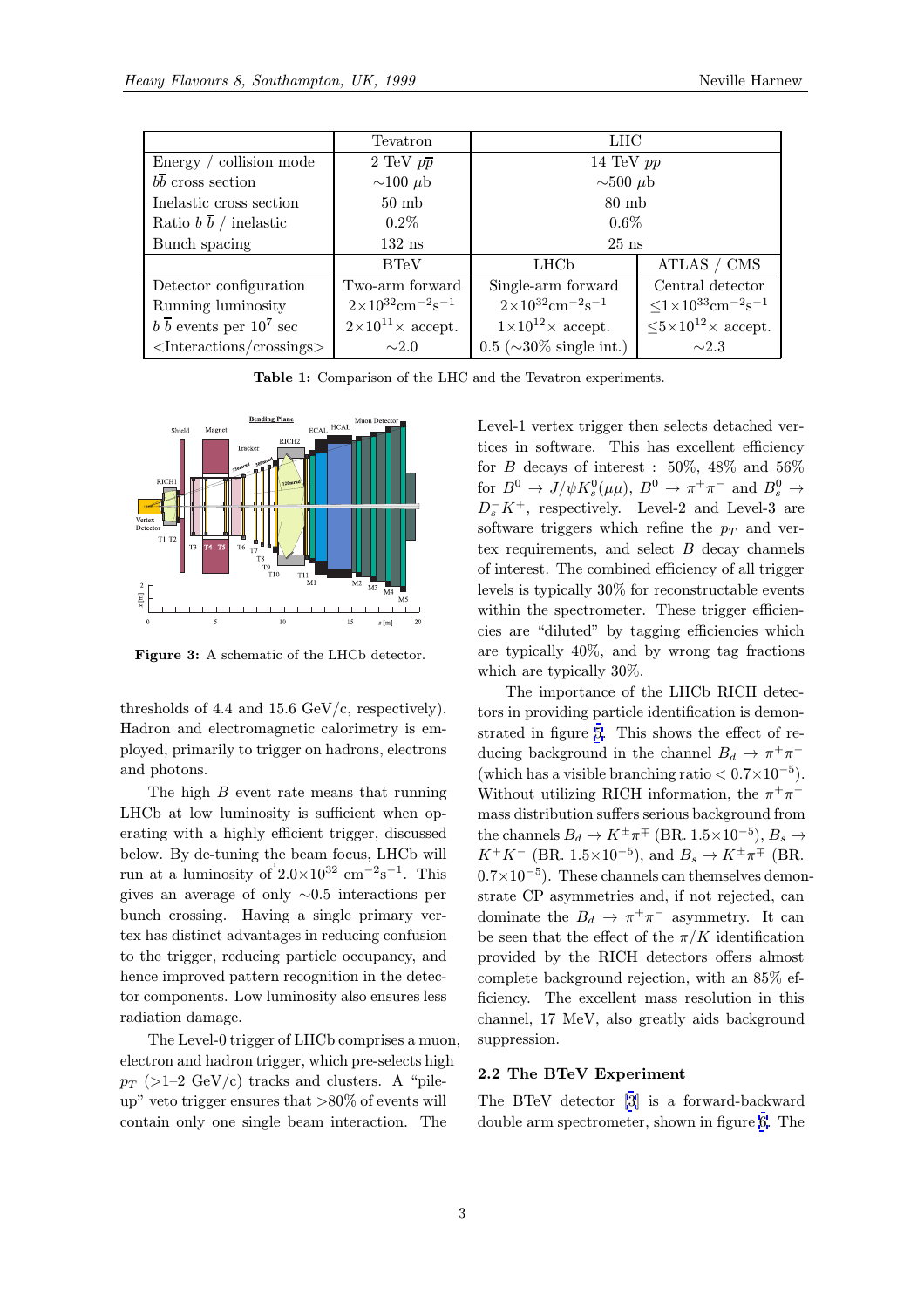<span id="page-3-0"></span>

Figure 4: Schematics of the LHCb RICH-1 and RICH-2 detectors.



**Figure 5:**  $B_s^0$  mass peak from  $\pi^+\pi^-$  combinations<br>in LHCh, showing the healtmound from shappels dein LHCb, showing the background from channels described in the text, without and with RICH information.

double arm gives BTeV a relative rate advantage of ∼2 with respect to LHCb. A precision pixel vertex detector is sited inside a dipole magnet of field integral 5.2 Tm. BTeV utilizes a RICH detector which provides particle identification between 3 and 70 GeV/c (the momentum spectrum is softer than at the LHC). A lead tungstate EM calorimeter allows reconstruction of photons and  $\pi^{0}$ 's with high resolution.

The key design feature of BTeV is the utilization of a pixel vertex detector, shown in figure 7. This detector provides excellent spatial resolution of 5–10  $\mu$ m, giving a B proper time resolution of ∼50 ps. The pixels have good signal to noise, they ensure low particle occupancy, and [th](#page-4-0)e detectors are intrinsically radiation hard. The special feature is an ambitious vertex trigger at the first level, which selects generic  $B$  meson

decays, keeping biases to a minimum. The location of the pixel detector in the B field also facilitates background rejection at the trigger level from low momentum tracks and secondary interactions. The disadvantage of the pixel detector is that it has excessive material thickness, a total of ∼1 radiation lengths, although typical tracks traverse only a fraction of this. BTeV will run at the full luminosity of the Tevatron,  $2.0\times10^{32}$  cm<sup>-2</sup>s<sup>-1</sup>, giving an average of ~2 interactions per bunch crossing

BTeV has a three level trigger system. Level-1 is the vertex trigger which is pipelined at 132 ns. The vertex trigger has excellent efficiency for B decays of interest : 50\%, 55\% and 70\% for  $B^0 \rightarrow$  $J/\psi K_s^0(\mu\mu)$ ,  $B^0 \to \pi^+\pi^-$  and  $B_s^0 \to D_s^-K^+$ , respectively. The Level-2 and Level-3 triggers are software triggers, which select  $B$  decays of interest. Tagging efficiencies and wrong tag fractions are similar to LHCb.

#### 2.3 The ATLAS/CMS Experiments

ATLAS and CMS [4, 5] are the two LHC generalpurpose detectors. Both detectors have tracking coverage in the central rapidity region,  $|\eta|$  < 2.5. The detectors have specialist  $B$  triggers which can operate up to l[umin](#page-9-0)osities of typically  $1\times10^{33}$ cm−<sup>2</sup>s−<sup>1</sup>. The detectors have no dedicated hadronic particle identification capabilities (with the exception of a limited dE/dx measurement in AT-LAS).

ATLAS and CMS incorporate three levels of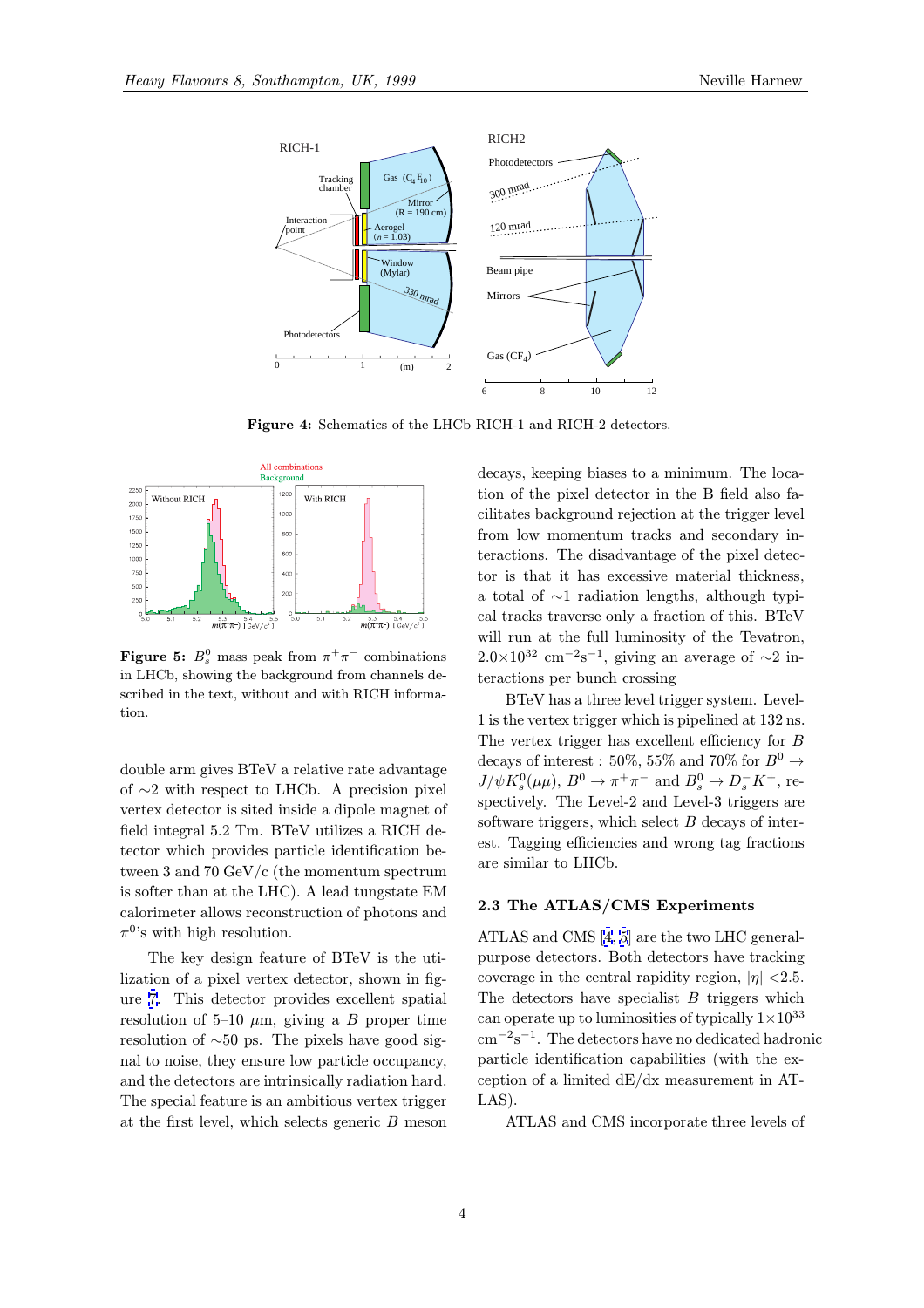<span id="page-4-0"></span>

Figure 6: A schematic of the BTeV detector.



**Figure 7:** A schematic of the BTeV pixel detector showing a) the layout, and b) a simulated  $B^0 \to \pi^+\pi^$ event.

trigger. High  $p_T$  (5-6 GeV/c) muon and calorimeter triggers are incorporated at Level-1. Level-2 and 3 are software triggers which, for low and modest luminosity running, allow selection of B's with high statistics. Neither experiment incorporates a dedicated vertex trigger at an early level.

### 3. B physics capabilities

The CP physics reach of the second generation experiments in specific benchmark channels for a year of operation, together with the triangle parameters which they measure, is summarised in table 2. A selection of important measurements is described below.

### 3.1 Measurement of the angle  $\beta$  via  $B_d \rightarrow$  $J/\psi K^0_s$

The channel  $B_d \rightarrow J/\psi K_s^0$  provides a "goldplated" measurement of  $\sin(2\beta)$ . The decay asymmetry :

$$
A(t) = \frac{B_d \rightarrow J/\psi K_s^0 - \overline{B}_d \rightarrow J/\psi K_s^0}{B_d \rightarrow J/\psi K_s^0 + \overline{B}_d \rightarrow J/\psi K_s^0}
$$
  
= 
$$
-\sin(2\beta)\sin(\Delta m t),
$$

where  $\Delta m$  is the mass difference of the two weak eigenstates of the  $B_d - \overline{B}_d$  system, is largely insensitive to the contribution from penguin amplitudes. Here the sensitivities of the generalpurpose detectors compete well with those of the forward detectors, due to the formers' efficient high  $p_T$  muon triggers [4, 5]. The invariant mass distribution of  $J/\psi K_s^0$  combinations, together with the estimated background, is shown for ATLAS in figure 8. Table 2 demonstrates that  $\sin(2\beta)$  can be measured [to](#page-9-0) [an](#page-9-0) accuracy of 0.02 or better in this channel by each of the second generation experim[en](#page-5-0)ts in a [ye](#page-5-0)ar of operation.

#### 3.2 Measurement of the angle  $\gamma$

**3.2.1** 
$$
B_s^0 \to D_s^- K^+
$$

The channel  $B_s^0 \to D_s^- K^+$  and its charge conjugate states provide a measurement of the angle  $(\gamma - 2\delta\gamma)$  [7]. Four time-dependent decay rates are measured :  $B_s^0 \rightarrow D_s^- K^+$ ,  $B_s^0 \rightarrow D_s^+ K^-$ ,  $\overline{B}_s^0 \to D_s^- K^+$  and  $\overline{B}_s^0 \to D_s^+ K^-$ , which yield values for  $(\gamma - 2\delta \gamma)$  and the strong phase difference,  $\Delta$ . [T](#page-9-0)he importance of particle identification and good mass resolution is demonstrated for LHCb in figure 9. In the absence of particle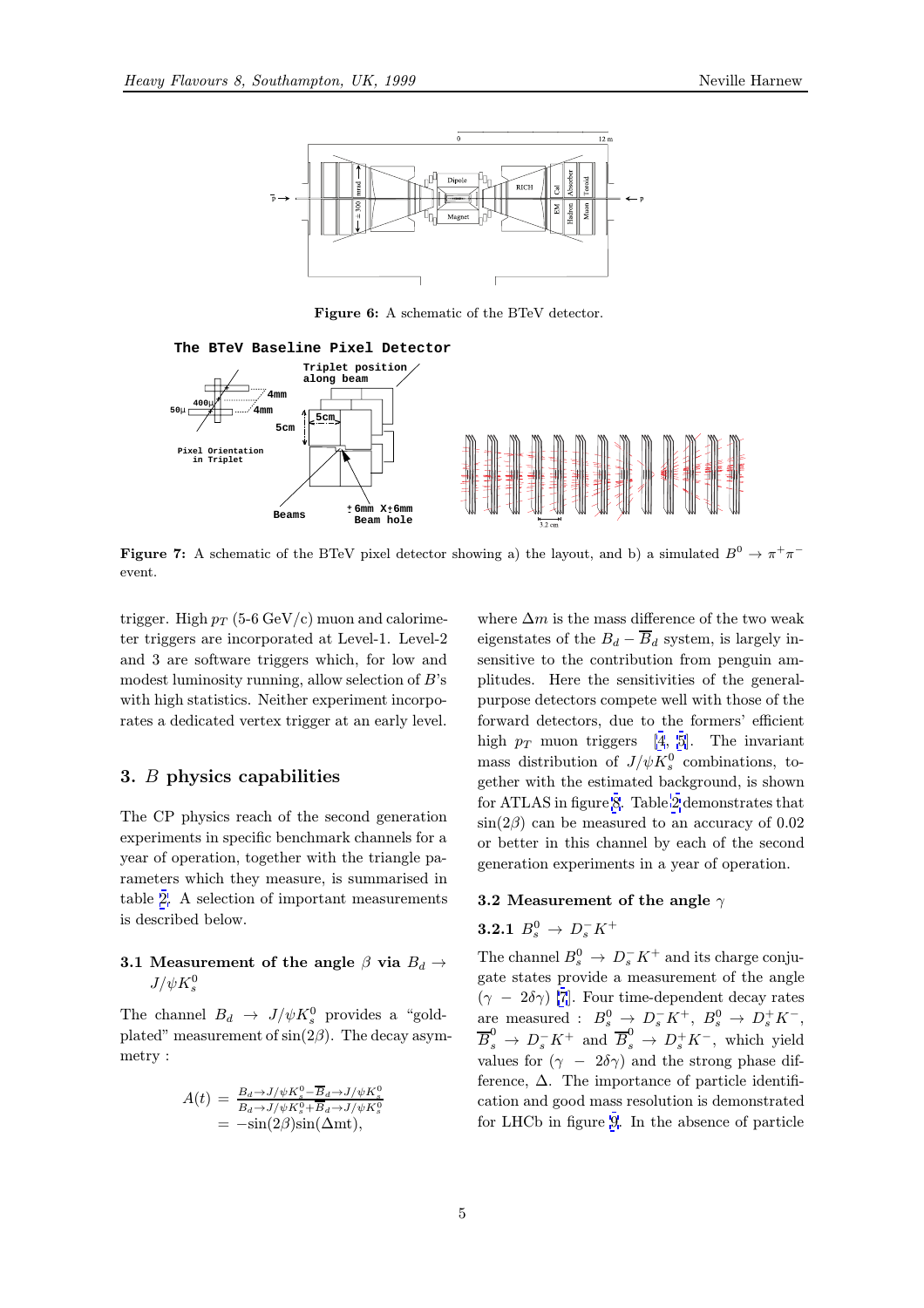<span id="page-5-0"></span>

| Measurement                       | Channel                             | LHCb                            | <b>BTeV</b>  | <b>ATLAS</b>     | <b>CMS</b>      |
|-----------------------------------|-------------------------------------|---------------------------------|--------------|------------------|-----------------|
| $\sin(2\beta)$                    | $B_d^0 \rightarrow J/\psi K_s^0$    | $0.011 - 0.017$                 | 0.021        | 0.021            | 0.025           |
| $\sin(2\alpha)$                   | $B_d^0 \rightarrow \pi^+\pi^-$      | 0.05                            | 0.06         | 0.10             | 0.17            |
| $\sin(2\alpha)$ , $\cos(2\alpha)$ | $B_d^0 \rightarrow \rho \pi$        | $\sigma(\alpha) \sim 5^{\circ}$ |              |                  |                 |
| $2\beta + \gamma$                 | $B_d^0 \rightarrow D^*\pi, 3\pi$    | $9^\circ$                       |              |                  |                 |
| $\gamma-2\delta\gamma$            | $B^0_s \to D_s^- K^+$               | $6-13^{\circ}$                  | $11^{\circ}$ |                  |                 |
| $\gamma$                          | $B_d^0 \rightarrow D^0 K^{\star 0}$ | $10^{\circ}$                    |              |                  |                 |
| $\gamma$                          | $B^ \rightarrow$ $D^0 K^-$          |                                 | $13^{\circ}$ |                  |                 |
| $\delta\gamma$                    | $B_s^0 \rightarrow J/\psi \phi$     | $0.6^\circ$                     |              | $0.9^\circ$      |                 |
| $x_{s}$                           | $B^0_s \to D^-_s \pi^+$             | < 75                            | < 60         | < 46             | < 48            |
| Rare decay                        | $B^0_s \rightarrow \mu^+\mu^-$      | $4.4\sigma$ S.M.                |              | $4.3\sigma$ S.M. | $10\sigma$ S.M. |
| Rare decay                        | $B_d^0 \to K^{\star 0} \gamma$      | 26k events                      | 24k events   |                  |                 |
|                                   |                                     |                                 |              |                  |                 |

Table 2: Performance summary of the second generation experiments in a selection of benchmark channels for one year of operation. The quoted numbers are the errors on the parameter in question, unless specified otherwise. The  $\alpha$  measurement in the  $B_d^0 \to \pi^+\pi^-$  channel assumes no penguin contribution. The  $B_s^0 \to \mu^+\mu^$ channel assumes a Standard Model branching ratio of  $3.5\times10^{-9}$ . A dash for an entry means that no significant measurement can be made. If an entry is left blank, this means that a measurement of significance is expected, but still needs to be fully studied.



**Figure 8:** Invariant mass distribution of  $J/\psi$  combinations with the background estimate superimposed (shaded histogram).

identification, the signal is dominated by background from  $B_s^0 \to D_s^- \pi^+$  decays (the  $B_s$  mixing channel).

Sensitivities per year to  $(\gamma - 2\delta \gamma)$  depend on  $(\gamma - 2\delta \gamma)$ , and on  $\Delta$ . An example of a fit to 1000 Monte Carlo BTeV "experiments" is shown



**Figure 9:**  $B_s^0$  mass peak from  $D_s K$  combinations in <br>LHCb, chowing the hadispayed from  $D_s \pi$  with and LHCb, showing the background from  $D_s\pi$ , with and without RICH information.

in figure 10. Table 2 demonstrates that BTeV and LHCb can achieve sensitivities of 6–13◦ in  $(\gamma - 2\delta \gamma)$  for one year of running.

# **3.2.2**  $B_d^0 \to D^0 K^{\star 0}$

The channel  $B_d^0 \rightarrow D^0 K^{\star 0}$  and its charge conjugate states provide a measurement of the angle  $\gamma$ . Six time-integrated decay rates are measured :  $B^0_d\, \rightarrow\, D^0K^{\star0}, B^0_d\, \rightarrow\, \overline{D}^0K^{\star0}, B^0_d\, \rightarrow\, D^0_{CP=+1}K^{\star0},$  $\overline{B}^0_d\,\rightarrow\,\overline{D}^0\overline{K}^{\star0}, \overline{B}^0_d\,\rightarrow\,D^0\overline{K}^{\star^0} \text{ and } \overline{B}^0_d\,\rightarrow\,D^0_{CP=+1}\overline{K}^{\star^0}.$  $D_{CP=+1}^0$  signifies the decay of the  $D^0$  into a CP eigenstate, i.e.  $K^+K^-$  or  $\pi^+\pi^-$ , otherwise  $D^0 \to$  $K^+\pi^-$  decays are considered. Since visible branching ratios are very small  $(10^{-8} - 10^{-7})$ , the measurements are only possible with a high-rate for-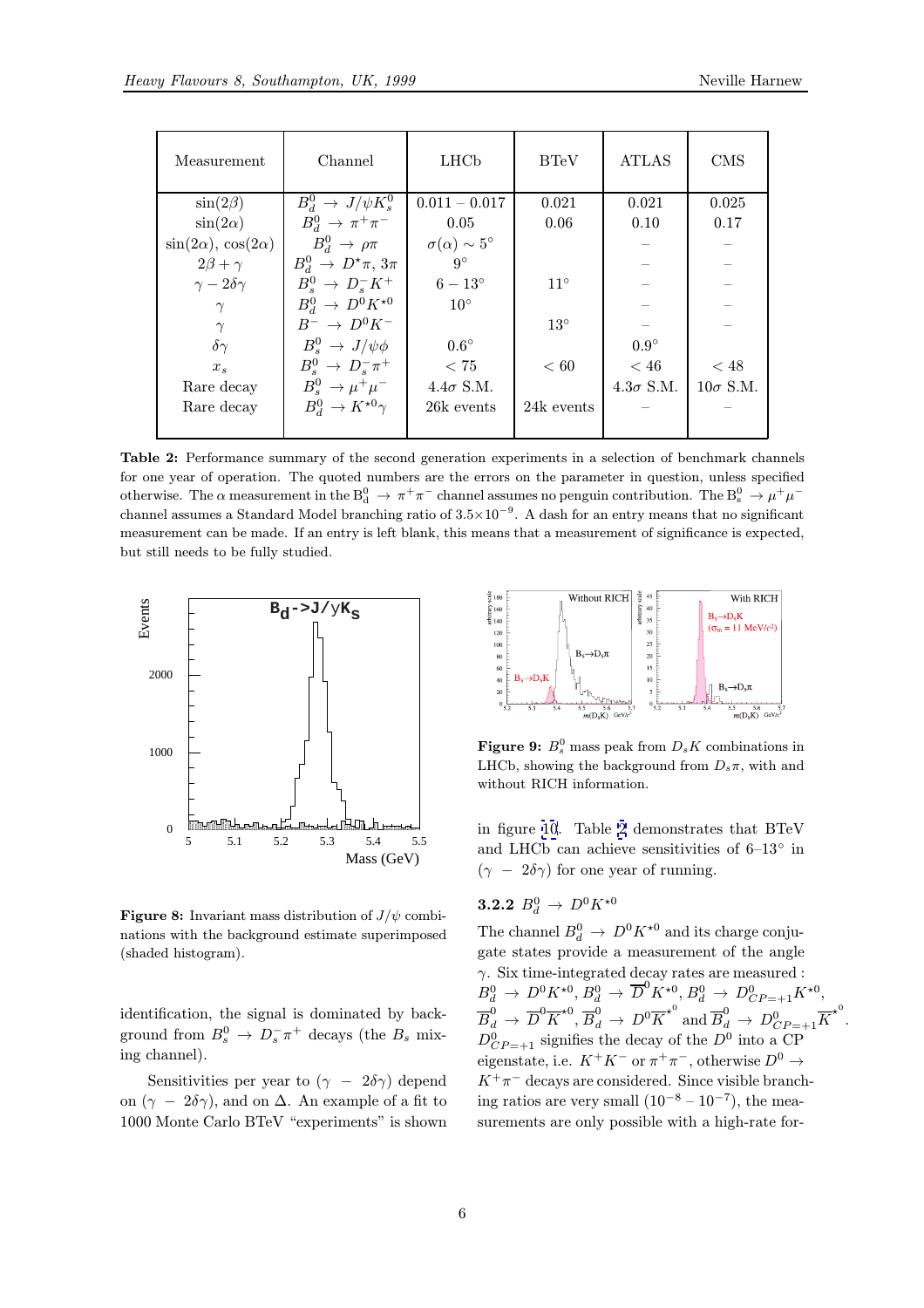<span id="page-6-0"></span>

Figure 10: Example of fitting  $\gamma$  in the channel  $B_s^0 \rightarrow D_s^- K^+$  for 1000 BTeV Monte Carlo "experiments". The values  $\gamma=45^\circ$ ,  $\sin(\gamma + \Delta)=0.771$ ,  $\sin(\gamma - \Delta) = 0.629$  and  $\rho = 0.5$  are assumed, yielding a fitted value of  $\gamma$  of  $46^{+11}_{-9}$  degrees.

ward detector utilizing particle identification (i.e. LHCb and BTeV).

LHCb have evaluated the sensitivity of the  $\gamma$ measurement in these channels. The  $B_d^0$  reconstructed in the  $B^0_d \to \overline{D}^0 K^{\star 0}$  channel is shown in figure 11, demonstrating the importance of particle identification. Using this method, LHCb can measure the angle  $\gamma$  to a precision of  $\sim 10^{\circ}$  after one year of running.

# 3.2.3  $B^- \to D^0 K^-$

The channel  $B^- \to D^0 K^-$  provides a measurement of the angle  $\gamma$  via nine time-integrated decay rates [3, 8]. CP-violation arises from the interference between the decays  $B^- \to D^0 K^-$  and  $B^ \rightarrow \overline{D}^0 K^-$ , where the  $\overline{D}^0$  and  $\overline{D}^0$  decay into the same final state (similarly for the charge conjugate de[cays\)](#page-9-0). It is necessary to measure the branching ratios BR( $B^ \rightarrow$   $f_i K^-$ ) for the  $D^0$ and  $\overline{D}^0$  decaying into at least two different final states  $f_i$  in order to determine  $\gamma$  up to discrete ambiguities. Using this method, BTeV can measure the angle  $\gamma$  to a precision of  $\sim$ 13° after one year of running. The decay modes  $D^0$ ,  $\overline{D}^0 \rightarrow$  $K^+\pi^-$  and  $K^+K^-$  have been studied.



**Figure 11:**  $B_d^0$  mass peak from  $K^+\pi^-K^+\pi^-$  com-<br>binations in LICh, with and without PICU informs binations in LHCb, with and without RICH information.

# **3.2.4**  $B_d^0 \rightarrow D^{\star}\pi$  and  $D^{\star}3\pi$

The channels  $B_d^0 \to D^{*\pm} \pi^{\mp}$  and  $D^{*\, 3\pi}$  provide measurements of the angle  $(2\beta + \gamma)$  via four timedependent decay rates [2, 9]. Small CP asymmetries, ∼1%, result from the interference of the tree diagram with the doubly-Cabibbo suppressed decay into the same final state. LHCb have studied the sensitivity of thes[e](#page-9-0) c[ha](#page-9-0)nnels in which large statistics are vital, and so are reliant on an efficient hadron trigger. The method involves an inclusive  $D^*$  reconstruction technique, yielding 270 k events per year in the channel  $B^0_d \to D^{*\pm} \pi^{\mp}$ , with a signal to background of ∼7. Including the  $D^{\star}a_1$   $(a_1 \rightarrow 3\pi)$  channel gives an additional 320 k events/year.

The error on  $(2\beta + \gamma)$  is shown as a function of  $(2\beta+\gamma)$  in figure 12, assuming no strong phase difference. The angle  $\gamma$  can be measured to a precision of 5◦ after five years of running.

### 3.3 Measuremen[t o](#page-7-0)f the angle  $\alpha$  via  $B^0_d \rightarrow$ ρπ

The analysis of  $B_d^0$  decays to three pions leads to an alternative determination of the angle  $\alpha$ . This complements the  $B_d^0 \to \pi^+\pi^-$  measurement, which has large penguin uncertainties. The interesting decays have  $\rho$  mesons in the intermediate state :  $B_d^0 \to \rho^+ \pi^-$ ,  $B_d^0 \to \rho^- \pi^+$  and  $B_d^0 \to$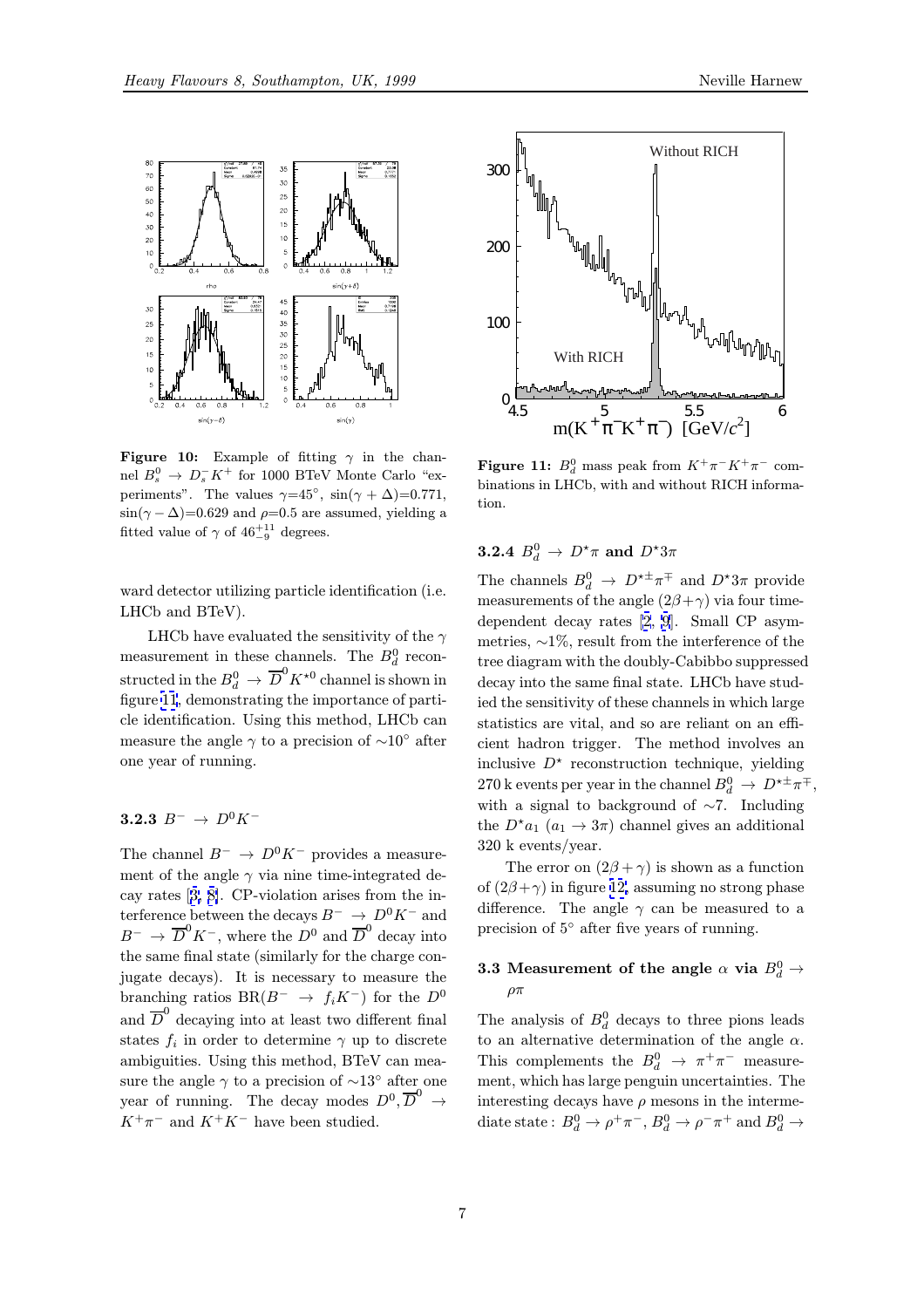<span id="page-7-0"></span>

**Figure 12:** The error on  $(2\beta + \gamma)$  as a function of  $(2\beta + \gamma)$  after a) one and b) five years of LHCb running.

 $\rho^0 \pi^0$ . A time-dependent analysis of the Dalitz plot allows the extraction of  $\alpha$ , as well as the tree and penguin terms separately. The interference between the  $\rho^+$ ,  $\rho^-$  and  $\rho^0$  amplitudes, occuring at the intersection of the Dalitz plot bands, allows the determination of  $\cos 2\alpha$  and  $\sin 2\alpha$ . This removes ambiguities in the determination of  $\alpha$ .

The LHCb and BTeV collaborations have performed simulation studies of the  $B_d^0 \to \pi^+ \pi^- \pi^0$ final state. BTeV has lead tungstate electromagnetic calorimetry which provides excellent energy resolution  $({\sim}2\%/\sqrt{\text{E}} \oplus 0.6\%)$  and fine granularity for photon detection and  $\pi^0$  reconstruction. LHCb utilizes coarser granularity Shashlik electromagnetic calorimetry ( $\sim$ 10%/ $\sqrt{\text{E}} \oplus 1.5\%$ ), but has a large 12 m lever arm for separation of the gammas. BTeV expect  $\sim$ 3000 fully tagged  $\rho^+\pi^$ events per year [3], and although a complete GEANT simulation and background rejection study still needs to be performed, the high resolution calorimetry should give the experiment a clear advantage. LHCb have per[fo](#page-9-0)rmed a detailed study [2], and expect annual event yields of triggered, fully reconstructed and tagged events to be :  $\rho^+\pi^-$  ∼ 1000 (BR. =  $44\times10^{-6}$ ),  $\rho^{-}\pi^{+}$  ~ 200 (BR. =  $10\times10^{-6}$ ), and  $\rho^0\pi^0 \sim 50$  (BR. =  $1\times10^{-6}$ ), where the branching ratios used are those theoretically predicted. These rates are to be com-

pared with the  $B_d^0 \to \pi^+\pi^-$  channel, which for LHCb yields ∼ 7000 events per year, assuming a branching ratio of  $7\times10^{-6}$ .

Figure 13a shows the expected  $\pi^+\pi^-\pi^0$  invariant mass distribution after one year of LHCb  $\rm{data \ taking.} \; \; \rm{The \; measured} \; B_d^0 \; \rm{width \; is} \; 50 \; \rm{MeV}/c^2$ and the expected signal to background is ∼0.75. Figure 13b [sh](#page-8-0)ows the expected signal distribution in this channel for BTeV.

In principle, a nine parameter fit can be performed to the time-dependent Dalitz plot, yielding  $\alpha$  a[nd](#page-8-0) the tree and penguin amplitudes. Preliminary studies from LHCb indicate that an accuracy in  $\alpha$  of  $\sim 5\%$  could be reached after one year of data taking.

# 3.4 Measurement of  $x_s$  via  $B_s^0 \rightarrow D_s^- \pi^+$

 $B_s - \overline{B}_s$  oscillations have been studied in the channels  $B_s^0 \to D_s^- \pi^+$  and  $\overline{B}_s^0 \to D_s^+ \pi^-$ , and all second generation experiments can make measurements of  $x_s$  beyond Standard Model expectations. A simulation of  $B_s - \overline{B}_s$  oscillations in BTeV, together with a fit to  $x_s$ , is shown in figure 14. A similar simulation for LHCb is shown in figure 15. Table 2 demonstrates that  $x_s$  will be measured to 45 or better by each of the second gen[era](#page-8-0)tion experiments in a year of operation.

# 3.5 The  $B_s^0 \to \mu^+ \mu^ B_s^0 \to \mu^+ \mu^ B_s^0 \to \mu^+ \mu^ B_s^0 \to \mu^+ \mu^-$  rare decay

The  $B_s^0 \to \mu^+\mu^-$  channel is an example of a Standard Model rare decay process, with an expected branching ratio of  $\sim$ 3.5×10<sup>-9</sup> [10]. Here the high  $p_T$  di-muon triggers running at high luminosity  $(1\times10^{34} \text{ cm}^{-2}\text{s}^{-1})$  give the general-purpose detectors a distinct advantage over the forward detectors to observe this channel[. C](#page-9-0)MS have excellent muon detection capabilities [5]. They expect 26 signal events with 6.4 events background for  $100 \text{ fb}^{-1}$  of running (i.e.  $10^7 \text{s}$  at  $1 \times 10^{34} \text{ cm}^{-2} \text{s}^{-1}$ ) [11]. The expected CMS di-muon effective mass di[s](#page-9-0)tribution for the  $B_s^0$  decay is shown in figure 16, yielding a resolution of 31 MeV.

### [4.](#page-9-0) Summary

The [se](#page-9-0)cond generation CP-violation experiments, LHCb, BTeV, ATLAS and CMS, will measure CP violation parameters with huge statistics,  $\sim 10^{12} b \overline{b}$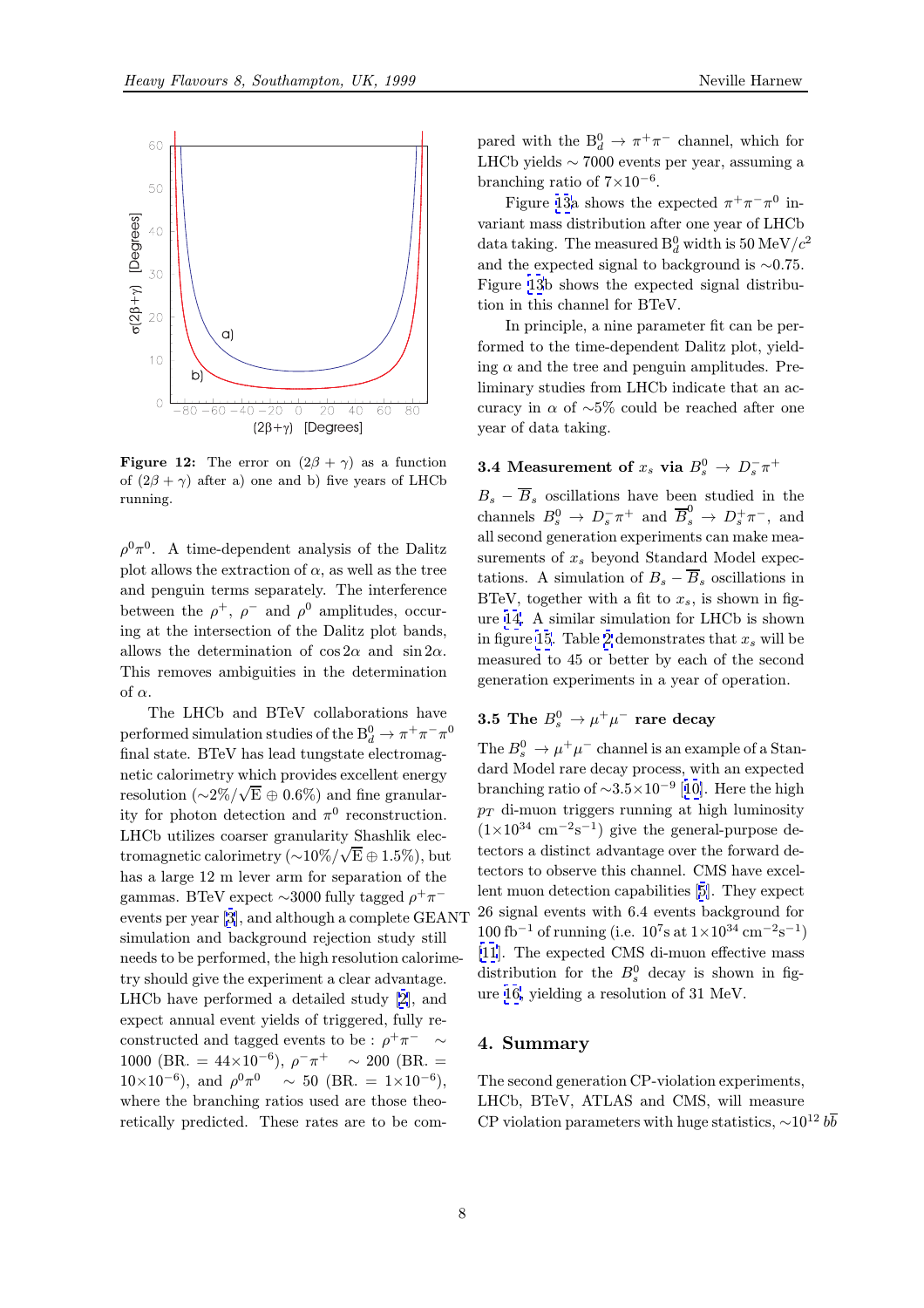<span id="page-8-0"></span>

**Figure 13:** Simulated  $\pi^{+}\pi^{-}\pi^{0}$  invariant mass distributions from a) LHCb, showing the B mass peak and expected signal to noise, and b) BTeV, showing the signal only.



Figure 14: Monte Carlo proper lifetime distributions from BTeV : a) for  $B_s^0 \to \underline{D_s^-} \pi^+$  tagged as  $B_s^0$ , b) for  $B_s^0 \rightarrow D_s^- \pi^+$  tagged as  $\overline{B}_s^0$ , and c) the negative log-likelihood of the fitted value of  $x_s$  as a function of  $x_s$ . (Here the simulated  $x_s$  value is 40, with a 50 fs time smearing of the  $B_s$  decay time).

pairs per year. The LHCb and BTeV experiments will utilize vertex detectors which will give proper time resolutions of  $\sigma_t \sim 40–50$  fs, and provide efficient B secondary vertex triggers.  $K/\pi$ particle identification will be essential for the measurement of B final states involving hadrons.

The second generation experiments will measure the angles and the sides of the unitarity triangles with unprecedented precision. This will be a unique opportunity to understand the origin of CP violation in the framework of the Standard



Figure 15: Monte Carlo proper lifetime plots from LHCb of  $B_s^0 \to D_s^- \pi^+$  tagged as  $B_s^0$  and  $\overline{B}_s^0$ , a) for  $x_s=15$ , and b) for  $x_s=46$ .

Model, and beyond.

### Acknowledgments

I am very grateful to the following people who provided material for this review : Nick Ellis and Roger Jones (ATLAS), Daniel Denegri and Andrei Starodoumov (CMS), Sheldon Stone (BTeV), and Tatsuya Nakada and Guy Wilkinson (LHCb). I also extend my thanks to the Heavy Flavour 8 organizers, and personally to Paul Dauncey and Jonathan Flynn, for making the conference in Southampton so enjoyable.